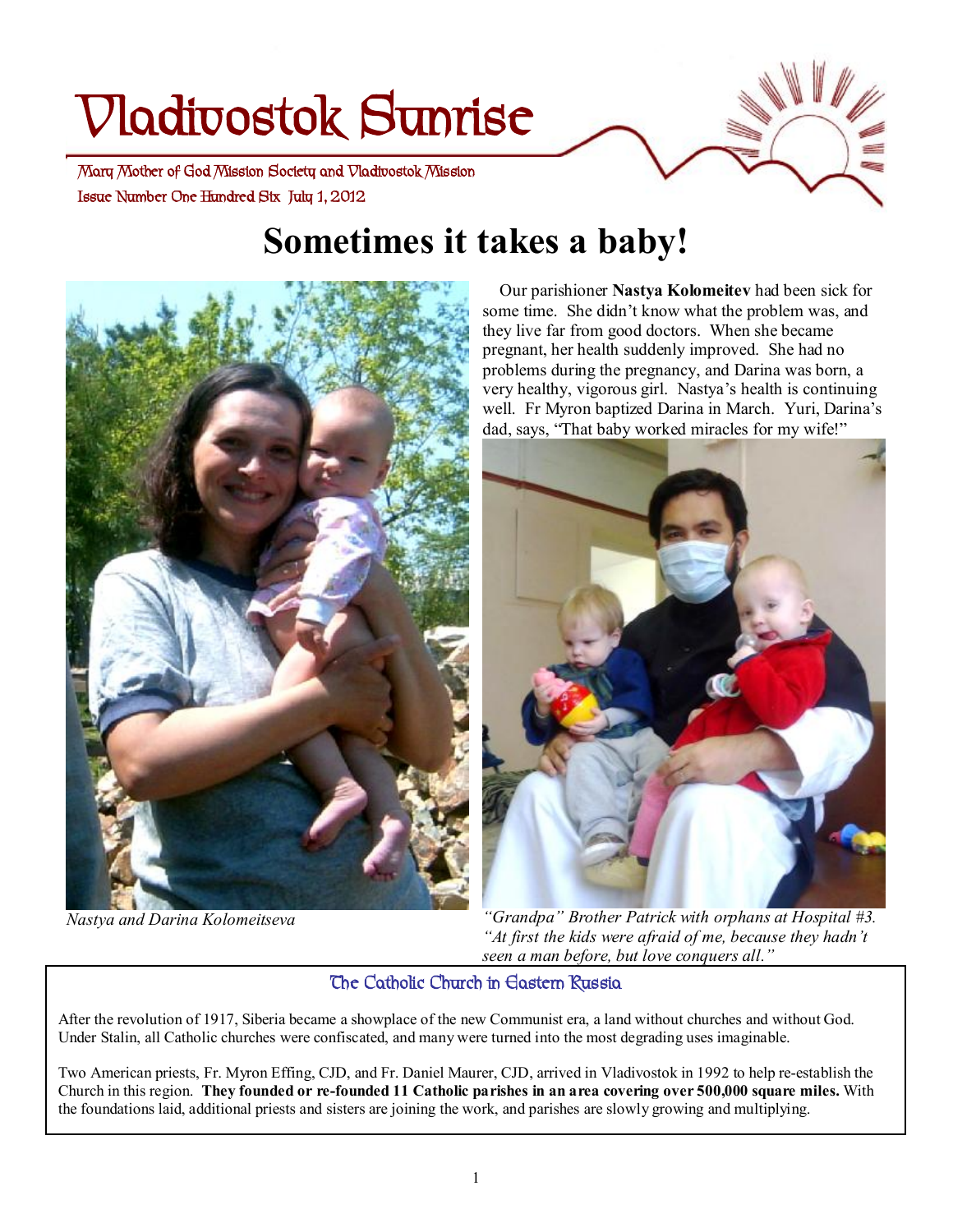# **Confirmations 2012**

May 20 was a great day for 13 of our adult parishioners! Bishop Kirill was here for their Sacrament of Confirmation. They have been attending RCA classes on Sundays since September, led mostly by Fr Myron and Yuri Andreevich. Some had just been baptized at the Easter Vigil.

 Our program for baptism and confirmation of adults extends from the beginning of the school year in September until the Easter Vigil, when those as yet unbaptized receive that sacrament. Confirmation has to wait until the bishop can be here, and we were glad that he could come during the



extra joy of the Easter Season. *Candidates for Confirmation line up to hear the bishop's questions* 



*Bishop Kirill anointing Galina Gennadievna* 



*Parishioners of Annunciation Parish, Arsenyev, with Bishop Kirill after the Confirmation Mass there* 

### **How to Communicate with Us**

#### **Internet**

Russian language: [www.catholic.vladivostok.ru](http://www.catholic.vladivostok.ru) English language: [www.vladmission.org](http://www.vladmission.org) Sisters in Jesus the Lord in English: [www.cjd.cc](http://www.cjd.cc)

#### **Office in Russia: Phone and FAX:** +7-423-226-9614

myron@catholic.vladivostok.ru daniel@catholic.vladivostok.ru

**Office in California: Phone and FAX:** +1-209-408-0728 Mary Mother of God Mission Society 1736 Milestone Cir Modesto CA 95357 usoffice@vladmission.org

**Sisters in Jesus the Lord: +**1-816-353-2177 7049 Blue Ridge Blvd Raytown, MO 64133 www.ejd.ee

**Vladivostok Sunrise** Edited and produced in Russia by V Rev Myron Effing, C.J.D. Printed in St Paul MN by Sexton Printing, Inc. Assembled for mailing by St Joseph Parish, Modesto, California.

**Vladivostok Sunrise** gives you up to date information about the Church in Eastern Russia. Contact our office for your free bi-monthly copy.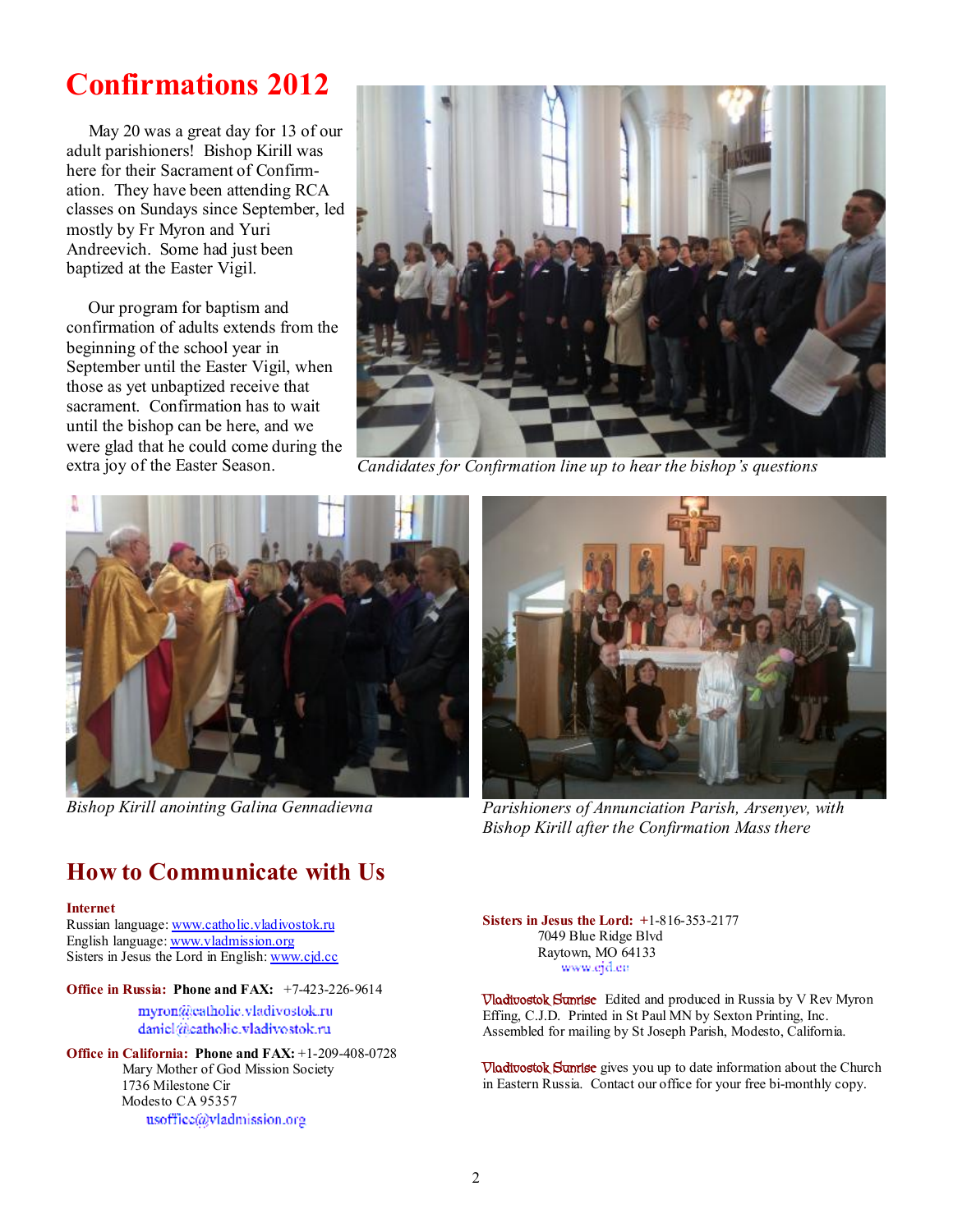# **News Notes**

#### *by V Rev Myron Effing, C.J.D*

• It's never too late for good news. Here is a little list of **Caritas' activities** in Vladivostok in 2011, according to Caritas Director Lily Silina:

─The Soup Kitchen served 2125 persons.

─Baby Hospital #3 received \$926.38 worth of a variety of assistance.

─ "Sails of Hope" Children's Center received \$1371.52 of assistance in the form of educational toys and food.

─\$173.73 was spent for Children's Christmas presents.

─The "Grandma Mentoring" "grandmas" spent 570 hours of time with orphans, often bringing them gifts or sweets. ─The "Hospice" program spent 648 hours visiting the sick and needy, and helping them at meal time.

─The Social Program helped 74 people, donating canned fish, honey, cooking oil, clothing, as these things were donated to us. It also distributed 962 cans of fish products to needy folks including parishioners. It also donated diapers for newborns, thread for knitting, vitamins, eyeglasses.

─Caritas collected \$1329.49 in donations in Russia.

 Of course to get the whole picture, we have to add the two Caritas Women's Support Centers located in Vladivostok. They have been working like clockwork helping women and kids. The other Centers are in other cities.



*FOCUS students playing with kids at Baby Hospital #3 in the summer of 2011. We expect them again this year.* 

 Meanwhile, while I was travelling to Lesozavodsk, Arsenyev, and Ussuryk for Easter Masses, I made a stop at the orphanage in Zavodskoi. I took a picture of the playpen that our benefactors at Orphans-at-Play bought

for the children there. Actually it is three playpens fixed end to end to make a fence. Orphanages are a fact of life here, where the average woman has had seven abortions! You would think that with so many abortions there wouldn't be any orphans, but it doesn't work out that way.



*Play pen donated by Orphans At Play* 

#### **Financial Summary of Our Work with Orphanages 2004-2010**

These funds were specifically donated for this purpose by our donors.

#### **Children's Hospital #3, Vladivostok**

| "Fruit and Milk Program"        | \$68,240.00  |
|---------------------------------|--------------|
| "Grandma Mentoring Program"     | 9,920.00     |
| Air Conditioners (6)            | 6,000.00     |
| Hot Water Heater                | 323.51       |
| New Children's Beds (30, metal) | 8,858.35     |
| Commercial Washing Machine      | 5,789.47     |
| Centrifuge                      | 4,210.53     |
| Laundry Cart                    | 508.42       |
| Commercial Laundry Drier        | 6,333.33     |
| Commercial Flat Ironer          | 3,833.33     |
| Hot Water Heaters (6)           | 1,400.00     |
| Medical Refrigerator            | 500.00       |
| Diapers                         | 1,600.00     |
| Total:                          | \$117,516.94 |

#### **Psychoneurlogic Children's Home, Artyom**

Food Supplement Program \$4,530.00

#### **State Specialized Children's Home, Ussurysk**

| Food Supplement Program | \$5,200.00 |
|-------------------------|------------|
| Grandma Program         | \$3,000.00 |

| Children's Home, Nakhodka<br>Grandma Program            | \$242.33 |
|---------------------------------------------------------|----------|
| <b>Coordinator's Salary including taxes</b> \$16,707.09 |          |

Grand Total: \$147,196.36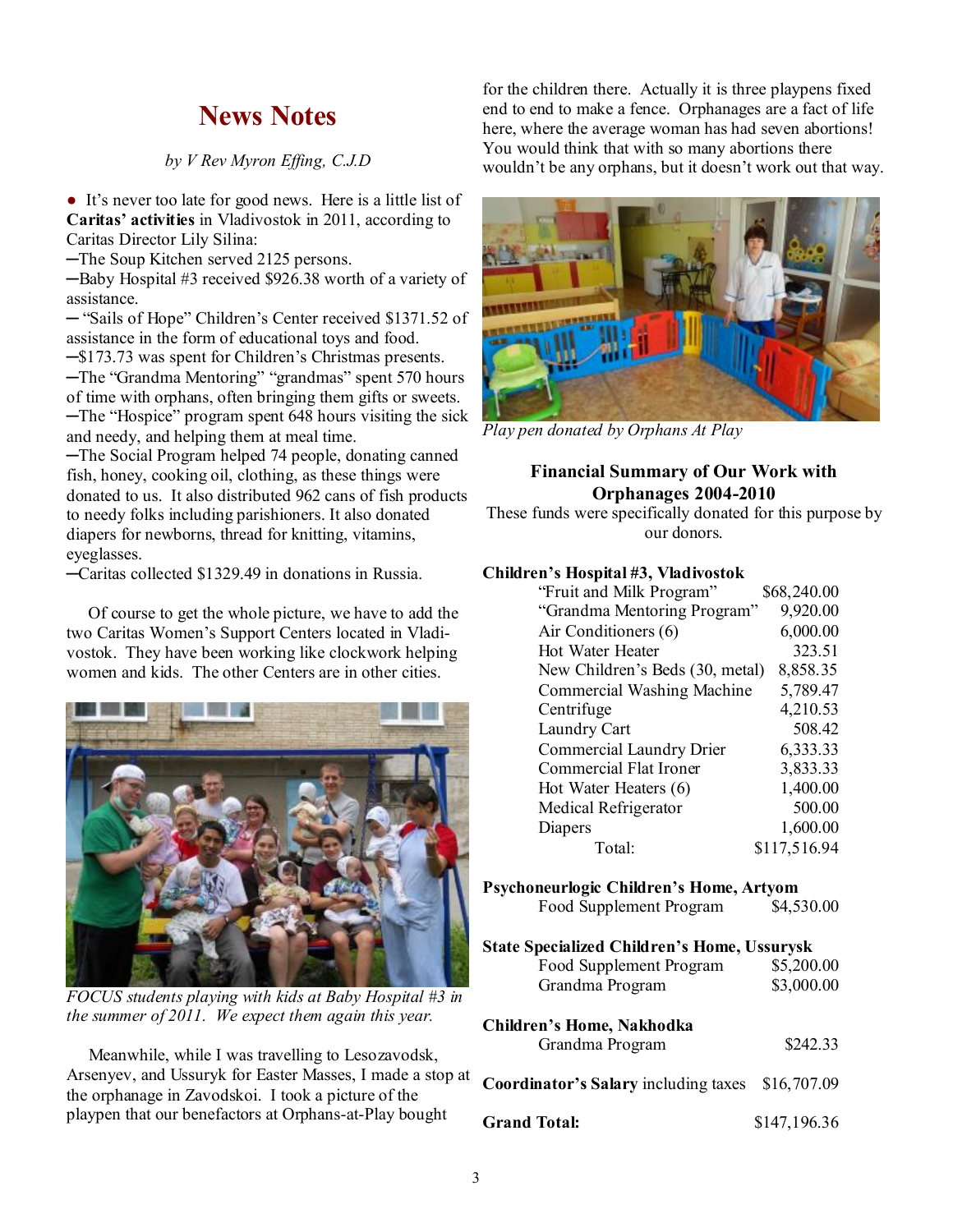#### ● We, **Orphans At Play**, and the **Little Way**

**Foundation** have been helping the nearly 100 orphans in the city of Novoshakhtinsk. Recently we delivered three suitcases of clothing that had been brought to Russia from America by couples coming to adopt children. Also we were able to give a mountain of school supplies, getting ready for the new school year.



*Novoshakhtinsk orphanage's Director Irina Viktorovna climbing the mountain of school supplies* 

● **Vladimir Pisorenko** is the founder of our Parish of the Visitation in Lesozavodsk. He has been suffering from fever and high blood count for a year. Finally he went to Korea to get a diagnosis, and the result was "liver cancer". He had to have the operation before it spreads, so the operation was scheduled for June 2. The operation cost \$20,000, so he has been asking everywhere for help. The parishioners in Lesozavodsk have really jumped to the



cause. The elderly parishioners gave him a month's pension while I was there. Others are contacting the many people that Vladimir helped through the

years in his work as a consumer advocate. Others are taking turns manning a booth at the public library where they are asking for donations. I was really impressed by the determination of the parishioners to help, and in any case, I think the parish will be better off for all of this intense effort and care for one of their own. Of course it wouldn't be enough, so Vladimir asked me to appeal to the Americans that he has met, too, to ask for help. So I've been writing letters and sending emails. Vladimir received the Sacrament of the Sick before he left for Korea. The operation was a success, and now it turns out that the laboratory tests for cancer are negative! Hopefully the tumor that was removed was the cause of his health problem, which should now improve! Thank you to all who prayed and sacrificed for him!

● We've had problems with our **computer and server** in Modesto for some time. But it is expensive to do anything about it, and we are poor, as you know, but finally the problems became unbearable. Our computer guru found that some hacker had taken over our computer and was using it to send e-mail spam. The thief had access to almost everything, so we don't know what mischief he might have done. If you've gotten unwanted or bad emails from our address, please accept our apology! We never store your credit card information in any of our computers. The on-line donations are managed by Authorize.Net, separate from our system, and numbers are not accessible through our computers. However, as a precaution please check your credit card reports carefully. Meanwhile the guru will try to clean up the mess and we hope to be back on line soon.

● A neighbor lady stopped me on the street recently to say "congratulations on the beautiful steeples on the church. It has made the building really special for our city. But when are you going to get rid of that **RUSTY roof**!?" I was glad she asked, so I showed her the scaffold which is now set up around the church, and the workers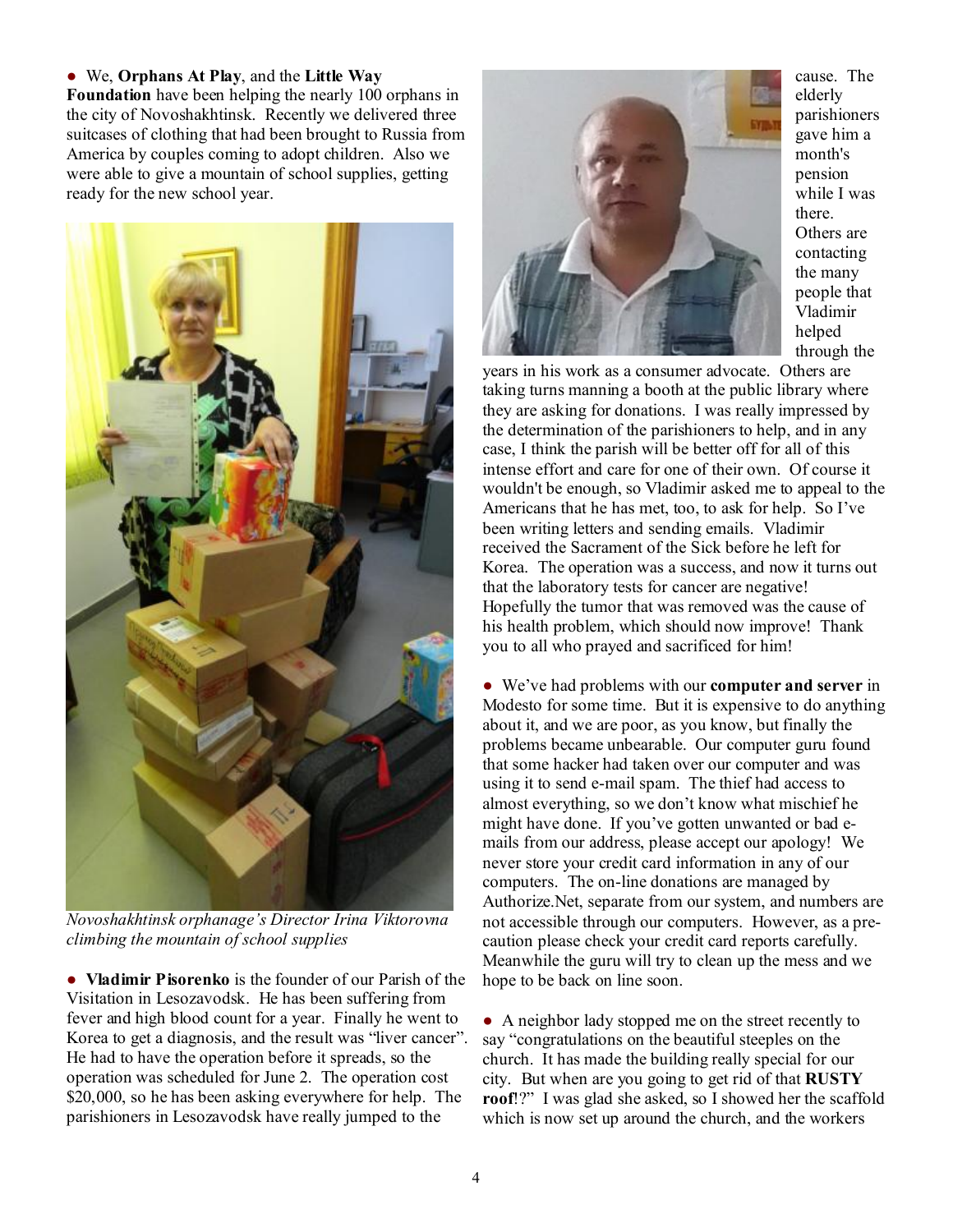from China who are already beginning the repair of the roof! We promised the government to have it ready before the big summit meeting which will take place in Vladivostok in September. But it is expensive, and we are already scrapping the bottom of the barrel. If you can help, put "Roof" in the memo section of your check. Or use our donation site on the internet:

<http://www.vladmission.org/donations/donations.htm> Here's a photo showing the change the new roof is making.



*Old roof to the left; new roof to the right. Don't fall, please!* 

● As you know we did a lot to try to get Russian and/or American **vocations** to work with us in Russia, boys and girls, but, in the case of the boys, we got no results. Seeing the handwriting on the wall, we decided to look where there are more vocation in general, i.e. the Philippines and Indonesia, which are relatively close to us here in the Russian Far East. The response has been good, and we now have three terrific Filipinos in vows and one Indonesian. They really are terrific in my book, and I've spent years in seminary work.

**Brother Patrick Napal, C.J.D.**, (photo on page one) loves Russian, and is hoping to go to the seminary in St Petersburg in September. A great benefactor just offered to pay his tuition. Brother Patrick finished his Philosophy Degree at St Francis Xavier Seminary in the Philippines where he was welcomed to live with the Benedictine monks during his last year. Now it will be the major seminary. He has a passion for animals, and is a great baker.

**Brother Arnulfo Undona, C.J.D.**, is a solid, charitable type, who loves to work with the poor and needy. He is a former member of a religious community whose main work was caring for hospice patients. He has started his studies in the seminary in the Philippines this year in the Philosophy Department of Adamson University. Anyone like to help pay his tuition and expenses? We like to tease him; he takes it well.

#### **Remember "Mary Mother of God Mission Society" in your will.**



*Brother Arnulfo making and counting hosts.* 

**Brother Edwin Intan** is a novice yet. He speaks Korean, Japanese, Russian, English, Tagalog, and Cebuano. Now he is working on Chinese, or maybe I should say, working ON the Chinese--He is evangelizing his fellow students as he studies Russian at the Far Eastern Federal University.



*Our Indonesian candidates with Brother Inosens* 

**Brother Inosens Hetu, C.J.D.**, is a very experienced religious--He is Indonesian. He already finished the major seminary *cum laude*, but we don't know the date of his ordination yet. He wants to get his master's degree in Scripture, so we are planning for a two year program at the Athenaeum in the Philippines. Then he hopes to go to Indonesia to open our second community of Canons Regular of Jesus the Lord. He will be a good superior in the future. He has already been working on it, and has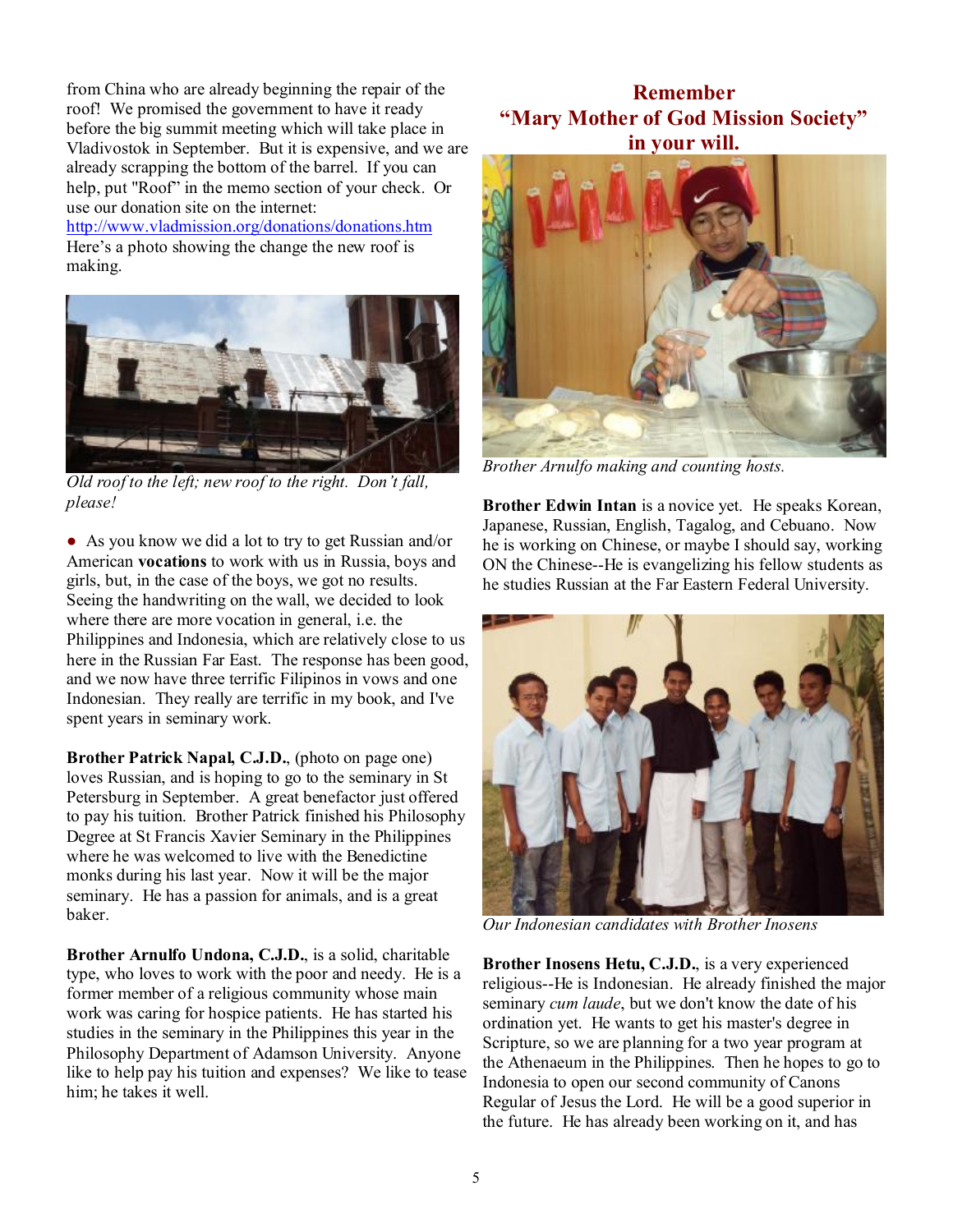collected a group of experienced seminarians who want to join us who will be attending seminaries in Indonesia this year. He had a meeting with them when he was in Indonesia last month, and already organized them for this coming year or two until he is free to join them as superior. The plan is that when they finish Philosophy they will come to Russia for the novitiate. Some may like to stay and work in Russia, and others will want to return



*The seminary which our candidates will attend.* 

to Indonesia. The plan involves renting a house near the seminary in Surabaya, which has already agreed to receive them. The Indonesian plan involves a budget of \$18,150 per year for two years. We are pretty confident that when Brother Inosens gets to Indonesia, he will be able to find financing locally for the further development of the community there. He is already collecting names and addresses of donors, and he is doing some speaking engagements when he is there. Brother Inosens is working on a powerpoint presentation that I can send you if you want to see it.

Perhaps the plan for an Indonesian house of our community is not directly related to Russia, so we are hoping to find funding for it, maybe separate from our Mary Mother of God Mission Society, which was founded specifically for Russia. On the other hand, chances are good that the next generation of priests here in Vladivostok will be from the Philippines or from Indonesia, so we can continue to fund some of the seminarians from MMOG, if possible. Our Board of Advisors will discuss this matter when we meet in Denver this Fall.

In any case, we have to pay for the education of our members in the Philippines and St Petersburg for this school year. I just wanted you to know what is happening. If you know of someone who would like to help a new

religious community to get established, maybe this information will help.

● Our parishioner **Nadezhda Nikolaevna**, 47, died on May 30 after a very short bout with cancer. She was well known as an active parishioner, often attending weekday mass. Her main task for the parish was collecting prayer intentions every Sunday, and then reading the Prayer of the Faithful at Sunday Mass. Eternal rest grant to her, O Lord!



*Nadezhda Nicolaevna leading the Prayer of the Faithful at Christmas Mass, 2011.* 

**Women's Support Center** No. 1 is located in Artyom, on the outskirts of Vladivostok. This center serves some of the poorest residents of the area. Thanks to Lubov Sadovnikova, our lead counselor at this facility, we were able to secure shared office space with a gracious social worker in the government's Social Services building. While the room meant for one desk is very cramped, it serves as an important haven of help for women in this low income, highway location. Poor women from this area resort to prostitution to support themselves and their children. This WSC location provides important assistance to young women by helping them attain a better life without prostitution and in keeping their children healthy.

Women's Support Center No. 2 is located in a somewhat affluent women's medical clinic in a central Vladivostok location among three universities. The office is provided free to us in exchange for the clinic's use of our ultrasound machine. A win-win partnership, indeed.

We are planning a third Women's Support Center for Vladivostok for the new Far Eastern Federal University on Russian Island, as soon as the bridge opens. Currently all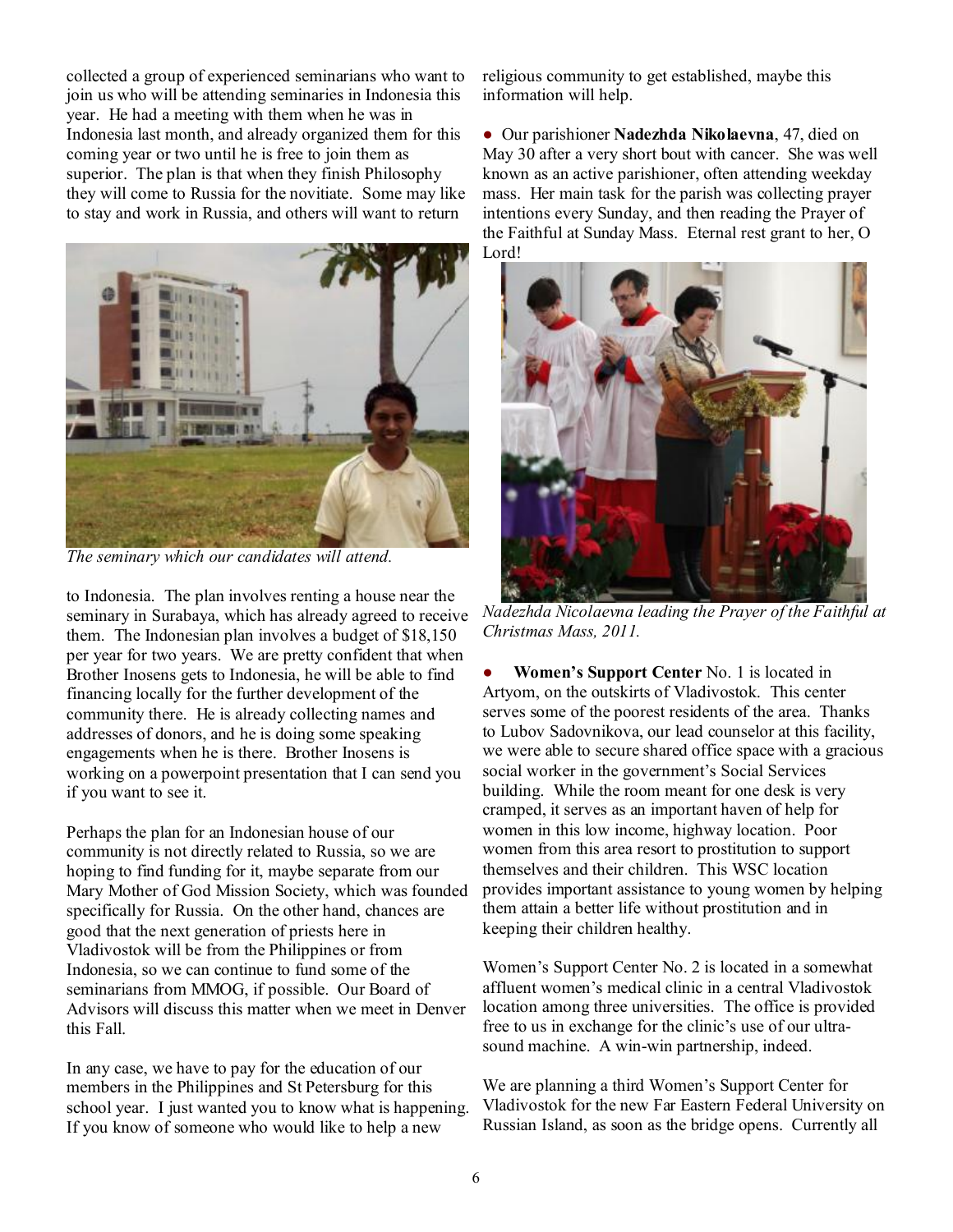of our Women's Support Centers run on a total budget of \$2500 per month. In addition, there are 52 children being sponsored by donors as "Guardian Angels".

The WSC's are very well organized and our volunteers very experienced. The work the volunteers and staff are accomplishing in transforming and saving lives is nothing short of miraculous. **Sometimes it takes a baby!**

## **Opportunities**

♥ The building where our Parish of the Visitation is located in **Lesozavodsk** will go on sale this summer at the city auction. We absolutely need to buy this building, as anything later will be even more expensive! We do not know what the final price will be, as it is an auction, but we have to be ready with cash! We missed a chance to buy it at the earlier auction when it would have gone for only \$25,000, because I was too honest!--I didn't send someone extra to the auction to bid against me, and, since I was the only buyer, the auction didn't happen! If we can buy this building, it will solve our space needs for the parish in Lesozavodsk for a long time to come, and maybe even provide some income, as we can rent out some of the space. The kids are so hoping that the sisters will soon come to work with them. We need space. Maybe this will be just the project one of our donors is looking for. We will name the building after you!

♥ Are you a **priest** who would enjoy speaking about the Vladivostok mission? Join our speakers' bureau and speak to Catholic parishioners about the Church in Eastern Russia. Contact the mission office for more information.

♥ You can help support our priests. Masses will be celebrated for your loved ones in Russia. Contact the mission office for **Mass cards** or send your request on line [www.vladmission.org](http://www.vladmission.org) \$15 suggested donation for each intention.

♥ Mission **travel teams** are forming! Visit our mission to see first-hand and participate in the work to revive our Catholic Faith in Eastern Russia. You can spend time playing with and giving important big hugs to the children and babies in the orphanages, spend time with the elderly at the soup kitchen and hospice hospital, visit the huge new university on Russian Island where we hope to have a Newman Center soon, help in minor construction projects and visit our outlying parishes. Contact Vicky at the mission office for information. It's a life changing journey!

♥ SHARES card update: Thank you to all those in CA and NV who use the Save Mart **SHARES card**! You raised \$2,806.12 for the mission last quarter! Contact the mission office for your FREE SHARES card if you shop at Save Mart, Lucky's, FoodMaxx or SmartFoods. Present your card at check out and the stores donate up to 3% of your grocery bill to the mission. It costs you nothing!

♥ The new conference and parish speaking season is just beginning! If you would like to attend **Catholic Conferences** to pass our mission information and/or speak at parishes about our mission during weekend masses, we could use your help! Priests who would like to speak a weekend or two are especially needed.

♥ Our Vladivostok hooded **sweatshirts** are available in navy, maroon and black, sizes child medium –adult 3X. Costs are \$28 - \$36, plus shipping. Email our mission office for ordering, [usoffice@vladmission.org](mailto:usoffice@vladmission.org)

♥ The mission is participating in the used ink, toner and cell phone **recycling program**. We earn cash or office supplies credit vouchers for turning in these items. Please contact the mission office if you would like to help us. We'll send you a pre-paid postage paid label from the participating store. All you do is box up the recyclables, place the label on the box, and mail! No cost to you or the mission, and we'll receive our office supply credits!

♥ You still have time to place your dedication, memorial, prayer or advertisement in our Mary Mother of God Mission **International Cookbook**! Each business, ministry or individual who would like to sponsor our cookbook will have their information appear in a special section of the cookbook. We'll promote our cookbook on our website and distribute it at Catholic conferences. Help support our seminarians and Women's Support Centers. ETA Summer 2012! Please contact the mission office for sponsor information. [usoffice@vladmission.org](mailto:usoffice@vladmission.org)

♥ Contact the mission office for **more information**.

**Sometimes it takes a baby!** 



 *Sasha*